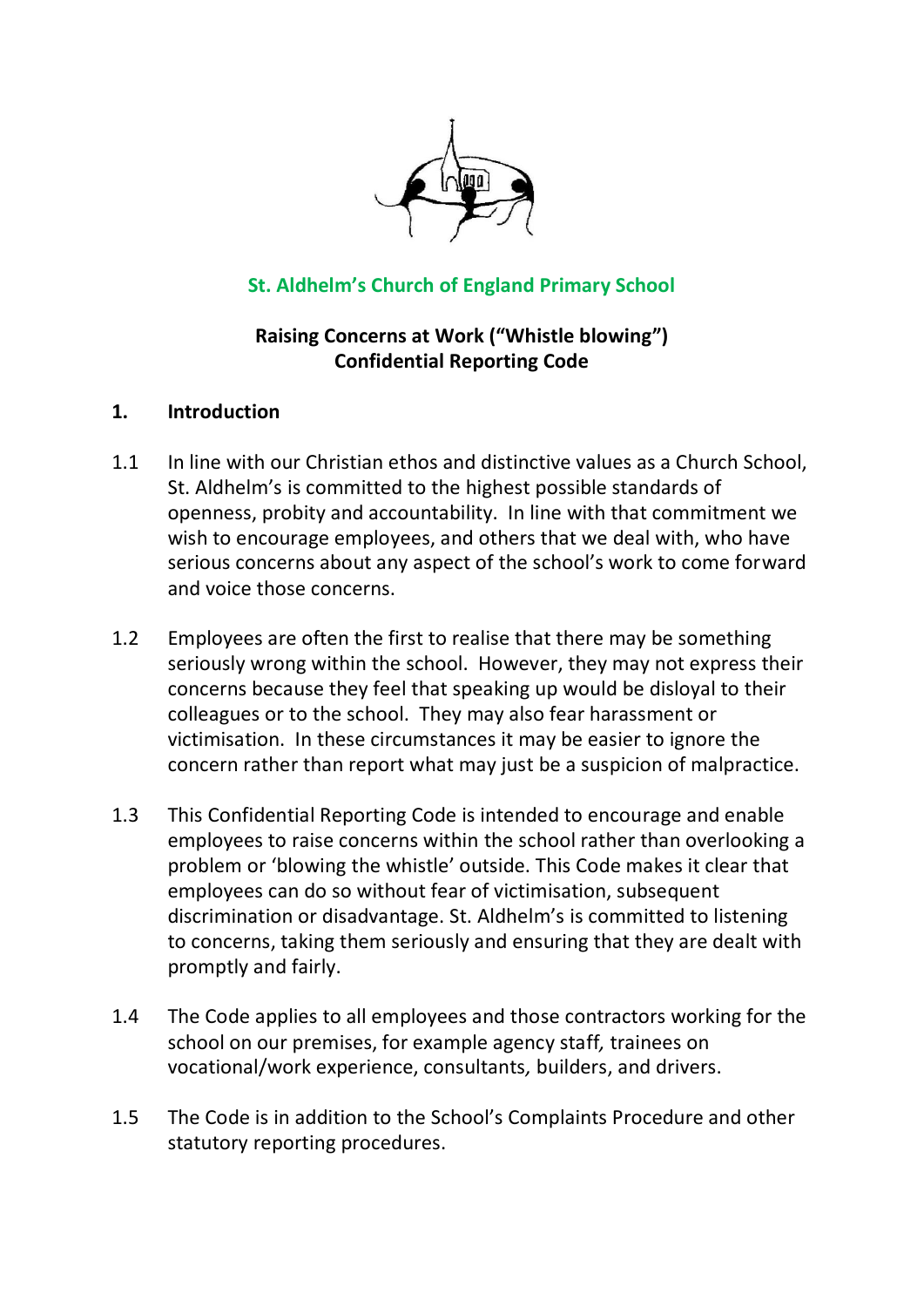- 1.6 The Code is based on the LGMB Model Confidential Reporting Code which has been discussed with the relevant trade unions and professional organisations and has their support.
- 1.7 In addition to the school's commitment to protect employees who raise concerns, the Public Interest Disclosure Act 1998 provides a worker with potential protection from detriment and dismissal for making a 'qualifying disclosure'. The Act encourages workers to raise matters internally with employers and where an internal whistle blowing policy exists, it steers the worker to use this. (Please note: there are legal requirements for 'qualifying disclosures' to be protected under the Act). In addition, an employee who raises a concern under this Code reasonably believing the disclosure to be in the public interest will be protected from any claim of defamation by the Council's insurance policy.

## **2. Aims and Scope of the Code**

- 2.1 This Code aims to:
	- encourage you to feel confident in raising serious concerns and to question and act upon concerns about practice;
	- provide avenues for you to raise concerns and receive feedback on any action taken;
	- ensure that you receive a response to your concerns and that you are aware of how to pursue them if you are not satisfied;
	- reassure you that you will be protected from possible reprisals or victimisation if you have a reasonable belief that you have made any disclosure in the public interest.
- 2.2 There is a Grievance procedure in place for you to raise a concern relating to your own employment. This Confidential Reporting Code is intended to cover major concerns reasonably believed to be in the public interest that fall outside the scope of other procedures. These include:
	- conduct which is an offence or a breach of the law;
	- disclosures related to miscarriages of justice;
	- health and safety risks, including actions likely to cause physical danger to any person or to give rise to a risk of significant damage to property;
	- damage to the environment;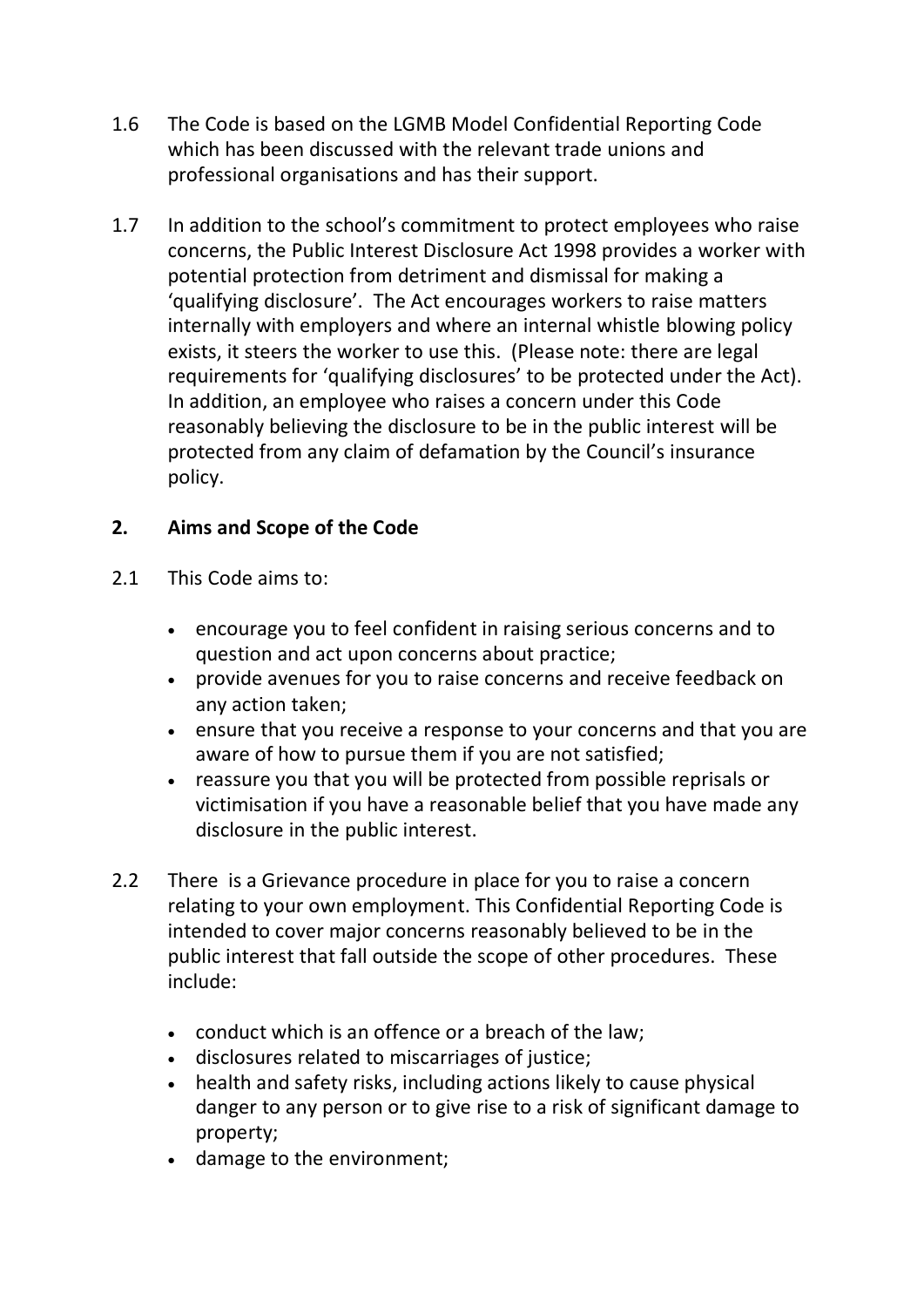- the unauthorised use of public funds;
- possible fraud, corruption and bribery\*;
- sexual or physical abuse;
- other unethical conduct.
- failure to take reasonable steps to report and rectify any situation which is likely to give rise to a significant, avoidable cost or loss of income to the school or would otherwise seriously prejudice the school;
- abuse of power or the use of school powers and authority for any unauthorised or ulterior purpose.

Please note that this is not a comprehensive list but is intended to illustrate the range of issues which might be raised under this Code.

- 2.3 Thus, serious concerns which you have about any aspect of service provision or the conduct of employees or governors of the school or others acting on behalf of the school can be reported under the Confidential Reporting Code. This may be something that:
	- makes you feel uncomfortable in terms of known standards, your experience or the standards you believe the school subscribes to; or
	- is against Standing Orders and school policies; or
	- falls below established standards of practice; or
	- amounts to improper conduct.
- 2.4 The school provides guidance to employees on the standards it expects from its employees through the policies agreed by the school, for example:
	- Codes of Conduct
	- Health and Safety Policy
	- Equality Policy
	- Anti-Fraud and Corruption Policy
	- Gifts and Hospitality Policy
	- Anti-Bribery Policy

and through procedures, agreed with the relevant recognised trade unions and professional associations, for addressing poor standards which include:

- Disciplinary Procedure
- Grievance Procedure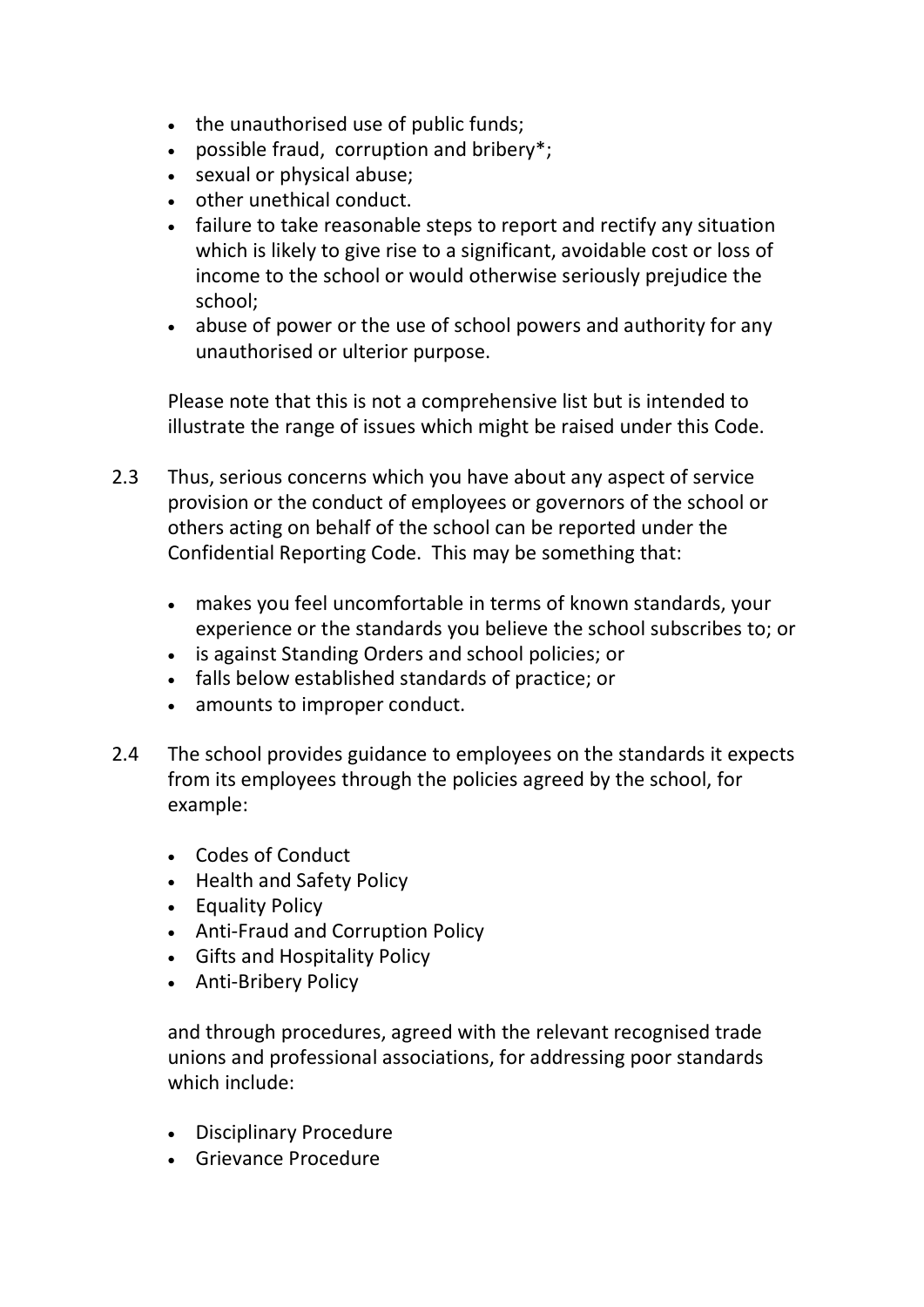2.5 This Code does not replace the School's Complaints Procedure or reporting requirements linked to safeguarding.

### **3. How to Raise a Concern**

- 3.1 As a first step, you should normally raise concerns with your immediate manager or their line manager. This depends, however, on the seriousness and sensitivity of the issues involved and who is suspected of the malpractice. For example, if you believe that management (a member or members of the school management team*)* is involved, you should approach one of the following:
	- The Headteacher
	- The Chair of Governors
- 3.2 In LA maintained schools if these channels have been followed but you continue to have concerns or believe that those listed above are implicated then you should approach one of the following:
	- The Finance Controls and Standards Manager for any financial irregularities
	- The HR Advisory Team for any employment issues
	- Director of Children's Services
- 3.3 Concerns may be raised verbally or in writing. You will need to include the background and history of the concern (giving relevant details, eg, names, dates) and the reason why you are particularly concerned about the situation. When raising a concern, you must declare any personal interest you have in the matter.
- 3.4 The earlier you express the concern, the easier it is to take action.
- 3.5 Although you are not expected to prove beyond doubt the truth of an allegation, you will need to demonstrate that there are reasonable grounds for a concern. However, you must not attempt to investigate a concern or accuse individuals directly.

3.6 Advice and guidance on how to pursue matters of concern may be obtained from:

- HR Advisory Service (01823 355992)
- Officers within South West Audit Partnership, Finance (01823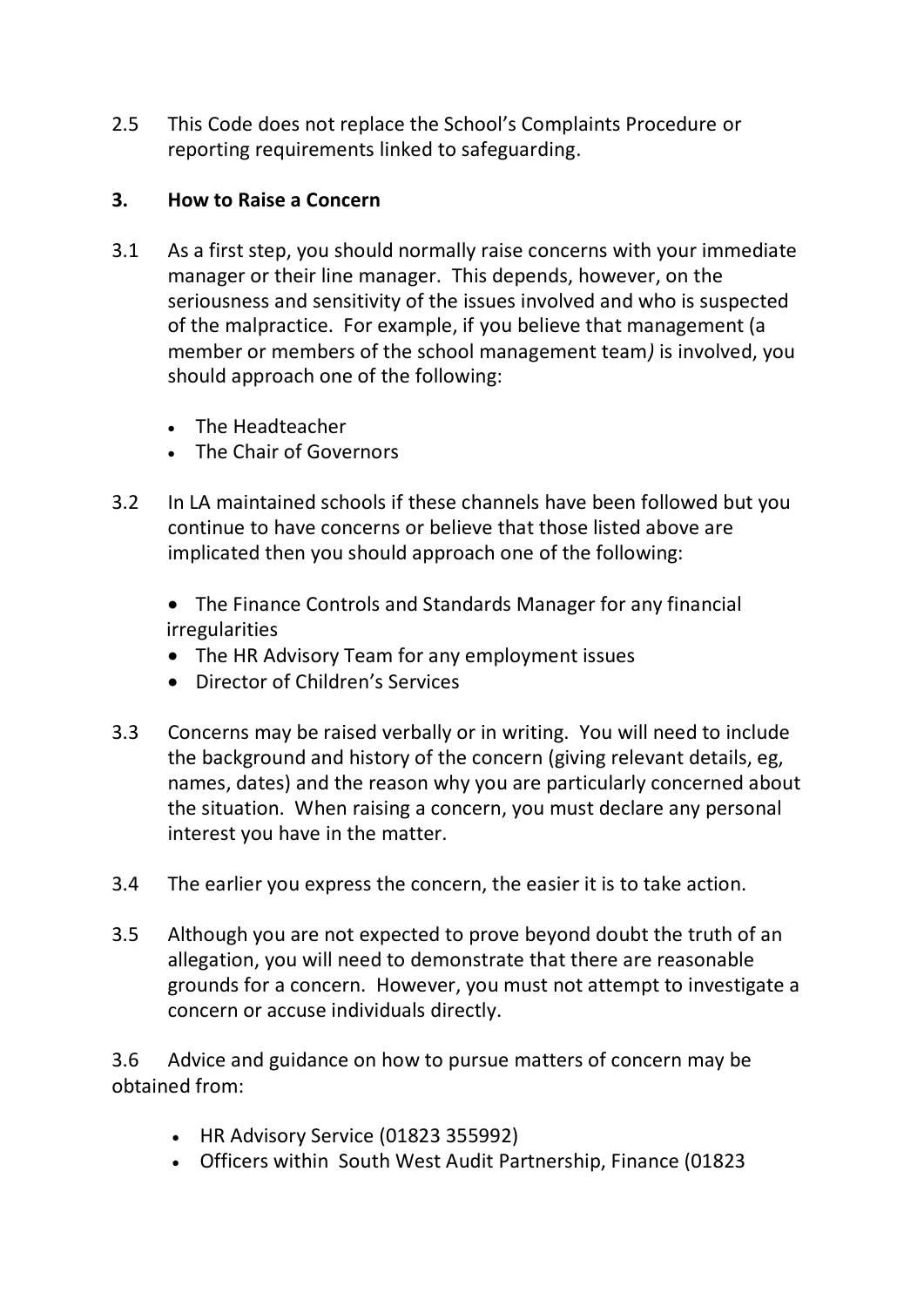355299)

- Your trade union/professional association representative.
- The NSPCC whistleblowing helpline is also available for staff who do not feel able to raise concerns regarding child protection failures internally. Staff can call 0800 028 0285 – line is available from 0800 to 2000 Monday to Friday and email: help@nspcc.org.uk
- 3.8 You may wish to consider discussing your concern with a colleague first and you may find it easier to raise the matter if there are two (or more) of you who have had the same experience or concerns.
- 3.9 You may invite your trade union/professional association representative or work colleague to be present during any meetings or interviews in connection with the concerns you have raised. Meetings can be arranged off-site if you wish.

## **4. How the School/LA will respond**

- 4.1 The School/LA will respond to your concerns. Do not forget that testing out your concerns is not the same as either accepting or rejecting them.
- 4.2 The action taken by the School/LA will depend on the nature of the concern. Where appropriate, the matters raised may:
	- be investigated by the LA or Internal Audit;
	- be referred to the Police;
	- be referred to the Regional Schools Commissioner
	- be referred to an external auditor;
	- form the subject of an independent inquiry;
	- be dealt with under a more appropriate School procedure.
- 4.3 In order to protect individuals and those accused of misdeeds or possible malpractice, initial enquiries will be made to decide whether an investigation is appropriate and, if so, what form it should take. The overriding principle which the School/LA will have in mind is the public interest. Concerns or allegations which fall within the scope of specific procedures (for example, child protection or discrimination issues or financial irregularities) will normally be referred for consideration under those procedures.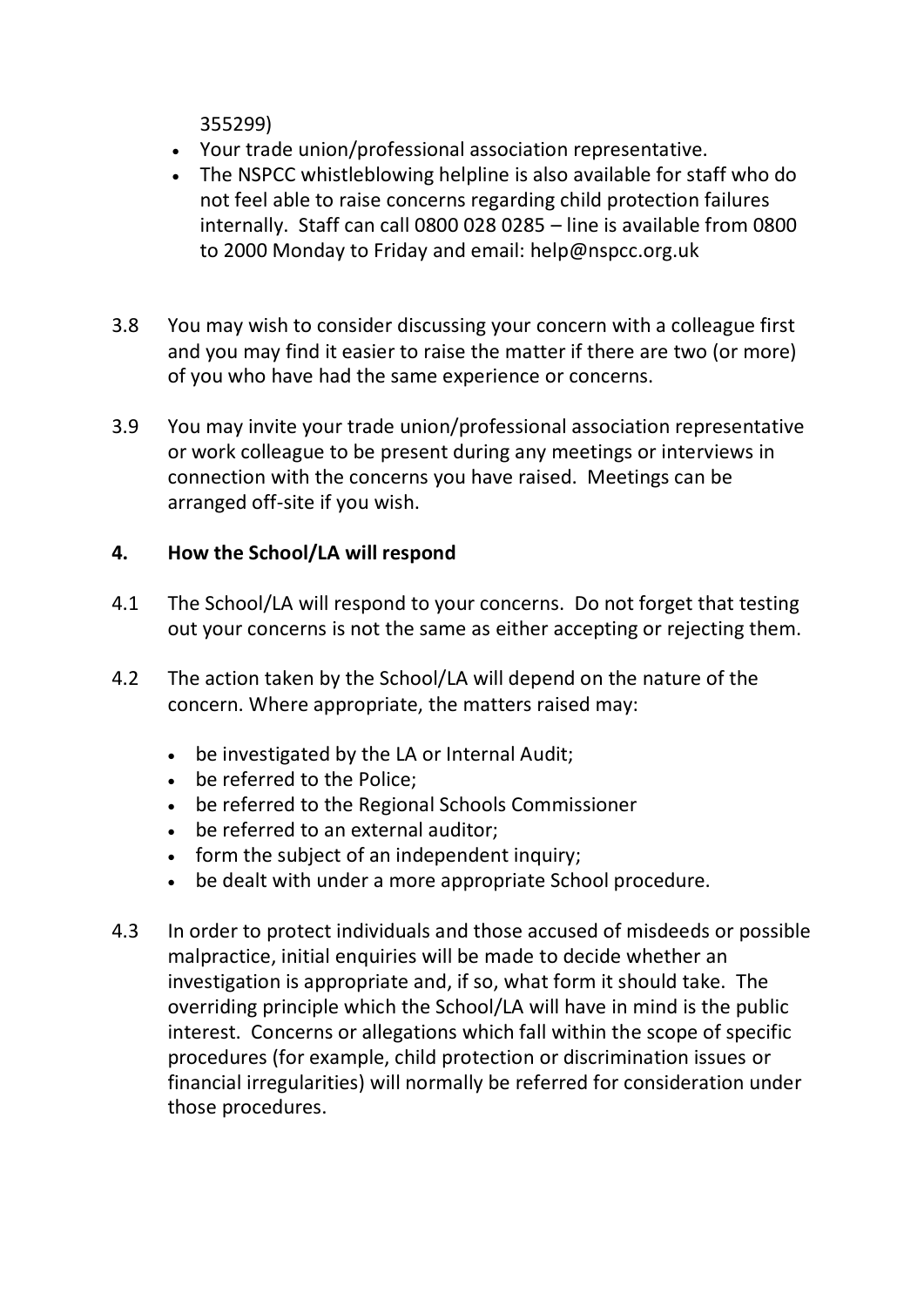- 4.4 Some concerns may be resolved by agreed action without the need for investigation.
- 4.5 If urgent action is required this will be taken before any investigation is conducted.
- 4.6 Within ten working days, the person with whom you raised the concern will write to you:
	- acknowledging that the concern has been received;
	- indicating how they propose to deal with the matter;
	- giving an estimate of how long it will take to provide a final response;
	- telling you whether any initial enquiries have been made
	- supplying you with information on staff support mechanisms, and
	- telling you whether further investigations will take place, and if not, why not.
- 4.7 The amount of contact between the people considering the issues and you will depend on the nature of the matters raised, the potential difficulties involved and the clarity of the information provided. If necessary, further information will be sought from you.
- 4.8 The School/LA will take steps to minimise any difficulties which you may experience as a result of raising a concern. For example, if you are required to give evidence the School/LA will arrange for you to receive advice about the procedure.
- 4.9 The School/LA accepts that you need to be assured that the matter has been properly addressed and you will be informed of the final outcome of the investigation. In some circumstances, however, it may not be possible to reveal the full details where this relates to personal issues involving a third party or legal constraints.
- 4.10 If you make an allegation that you reasonably believe is in the public interest but it is not confirmed by the investigation, no action will be taken against you.

#### **5. How the Matter can be taken Further**

5.1 This Code is intended to help you raise concerns you may have within the School/LA. Hopefully, you will be satisfied with any action taken. If you are not, there are other people you can contact and these are: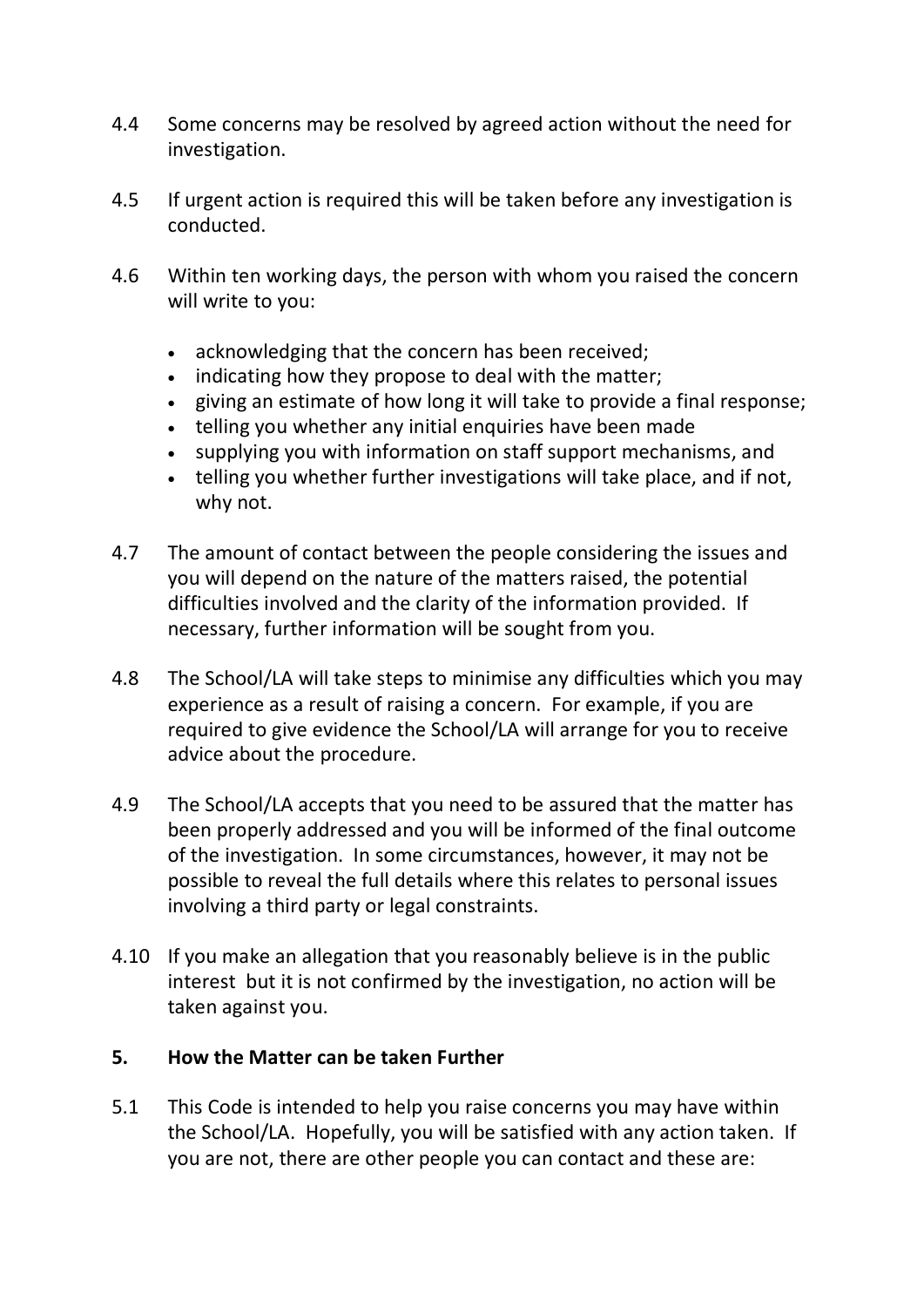- the External Auditor:
- your trade union/professional association;
- relevant professional bodies or regulatory organisations (for example Health and Safety Executive, OFSTED, Department for Education);
- the Police;
- your own solicitor.
- 5.2 If you do take the matter outside the School/LA, you should ensure that you do not misuse confidential information. The person you contact should be able to advise you on this.
- 5.3 The Code, in line with the legislation, provides protection for employees who raise concerns internally. It is inconsistent with the satisfactory operation of the Code to pursue such concerns with the media (newspapers, TV, radio, etc) and employees who do so are unlikely to be protected by the provisions of the Public Interest Disclosure Act, and may be subject to disciplinary action.

### **6. Anonymous Allegations**

- 6.1 This Code encourages you to put your name to your allegation whenever possible.
- 6.2 Concerns expressed anonymously or through a third party are much less powerful and may not be possible to investigate. The person to whom the concern is initially reported will discuss it with the County Council's Monitoring Officer*,* and it will be at their joint discretion as to whether the concern will be considered further.
- 6.3 In exercising this discretion, the factors to be taken into account would include:
	- the seriousness of the issues raised;
	- the credibility of the concern; and
	- the likelihood of confirming the allegation from attributable sources.

### **7. Harassment or Victimisation**

7.1 St. Aldhelm's recognises that the decision to report a concern can be a difficult one to make. However, you have a responsibility to the school and to those for whom you are providing a service to raise serious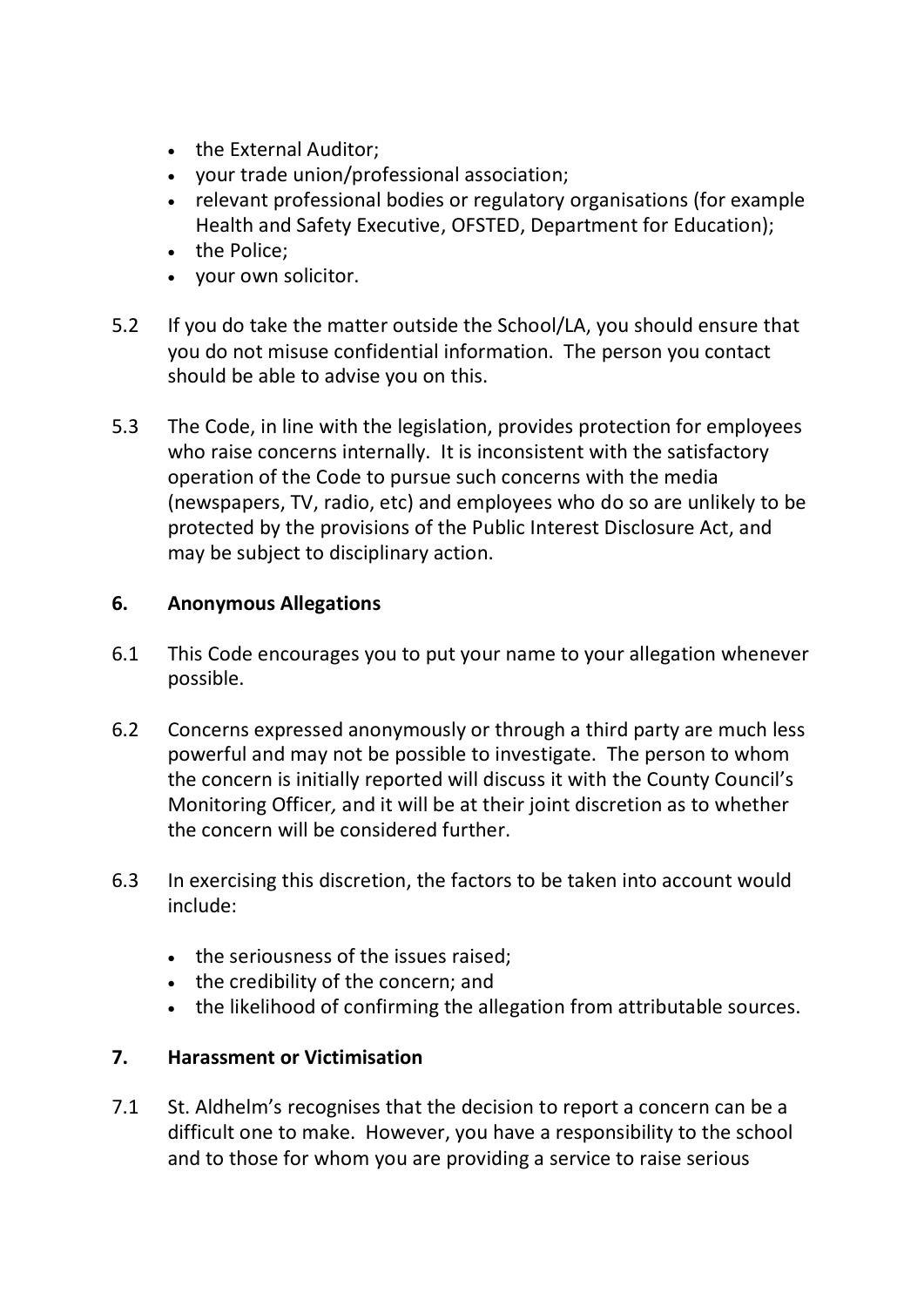concerns using the approach outlined in this Confidential Reporting Code.

- 7.2 Our school will not tolerate any harassment or victimisation (including informal pressures) and will take action to protect you when you raise a concern which you reasonably believe to be in the public interest.
- 7.3 Disciplinary action will be taken against an employee if they try to stop you from raising a concern or if an employee is responsible for any act of recrimination against you for raising a concern.
- 7.4 Any investigation into allegations of potential malpractice will not influence or be influenced by any disciplinary or redundancy procedures that already affect you.

### **8. Confidentiality**

8.1 All concerns will be treated in confidence and every effort will be made not to reveal your identity if you so wish. It must be appreciated, however, that the investigation process may reveal the source of the information, and that a statement may be required as part of the evidence and/or you may need to come forward as a witness at the appropriate time.

### **9. False Allegations**

9.1 If an allegation is knowingly made frivolously, maliciously or for personal gain, disciplinary action may be taken.

### **10. The Responsible Officer**

10.1 The Headteacher has overall responsibility for monitoring the Code and should report annually to the Governing Body on the operation of the Code.

### **11. Review**

11.1 The Code will be kept under review and as a result may be subject to amendment.